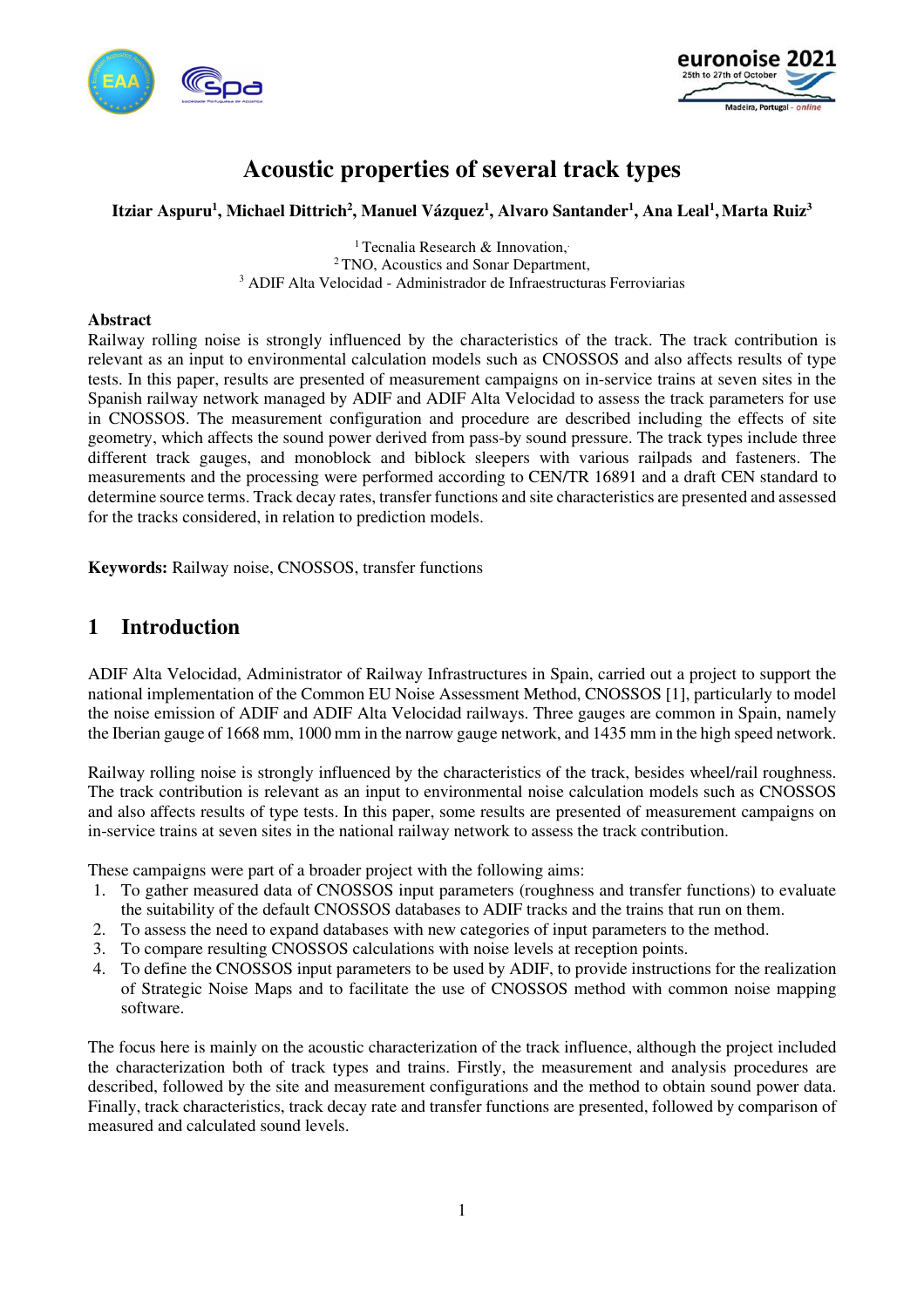

# **2 Measurement and analysis procedures**

Measurement campaigns and analysis procedures were set up to gather input parameters for the CNOSSOS prediction method for railway noise emission according to the type of infrastructure and rolling stock. The noise source types and associated CNOSSOS parameters are set out in table 1.

|                              | Source type           | <b>CNOSSOS Parameter</b>             |  |  |
|------------------------------|-----------------------|--------------------------------------|--|--|
|                              | <b>Traction Noise</b> | Engine Type, traction noise spectrum |  |  |
| Train characteristics        | Aerodynamic Noise     | Aerodynamic spectrum                 |  |  |
|                              |                       | <b>Wheel Roughness</b>               |  |  |
|                              |                       | <b>Wheel-Rail Contact Filter</b>     |  |  |
|                              | <b>Rolling Noise</b>  | <b>Vehicle Transfer Function</b>     |  |  |
| <b>Track characteristics</b> |                       | <b>Track Transfer Function</b>       |  |  |
|                              |                       | <b>Rail Roughness</b>                |  |  |
|                              | <b>Impact Noise</b>   | <b>Additional roughness</b>          |  |  |

Table 1: Main noise sources and CNOSSOS input parameters for trains and tracks

The general principle is to use, as far as possible, the default values set by the CNOSSOS method (Tables G-1 to G-6 in 996/2015/EU). This project already considered the amended CNOSSOS default values (contact filter values) published in the Commission Delegated Directive (EU) 2021/1226 of 21 December 2020 [2] and anticipated in the RIVM Report in 2019 [3]. It was also decided only to create new categories when clearly justified by significant differences in measured noise levels. The following steps were taken.

### **Grouping of train and track types**

The various types of trains and tracks and their physical characteristics were grouped based on information from the main railway operator in Spain (RENFE) and the infrastructure manager, as a basis to configure the measurement campaigns and to facilitate interpretation of obtained results and their extrapolation to the whole network.

#### **Measurement campaigns**

The numbers of pass-bys of all seven campaigns measured are listed in table 2, per track and train type.

|                    | <b>High Speed</b> | <b>Conventional</b> | Freight   | Narrow gauge   TOTAL |     |
|--------------------|-------------------|---------------------|-----------|----------------------|-----|
| <b>Track gauge</b> | 1435 mm           | $1667$ mm           | $1667$ mm | 1000 mm              |     |
| Pass-bys           |                   | 358                 | 52        | 39                   | 560 |
| <b>Train types</b> |                   |                     |           |                      | 20  |
| <b>Track types</b> |                   |                     |           |                      |     |

Table 2: Overview of measurements performed for different train and track types.

### **Measurement of CNOSSOS rolling noise quantities**

The results of each measurement campaign were processed to obtain the rolling noise source quantities wheel/rail roughness, rolling noise transfer functions for track and vehicle and track decay rates. The CNOSSOS transfer functions were derived based on a recent draft CEN standard on railway noise source terms [4], using the procedure shown in figure 1 for rolling noise. The CEN TR 16891: 2016 technical report [5] was applied to obtain the combined roughness, the decay rates of the tracks and transfer functions with the TNO Pass-by Analysis software (PBA), using vertical rail vibrations. In addition, direct rail and wheel roughness was measured independently, as it is a specific means of noise control. Rail roughness was found to be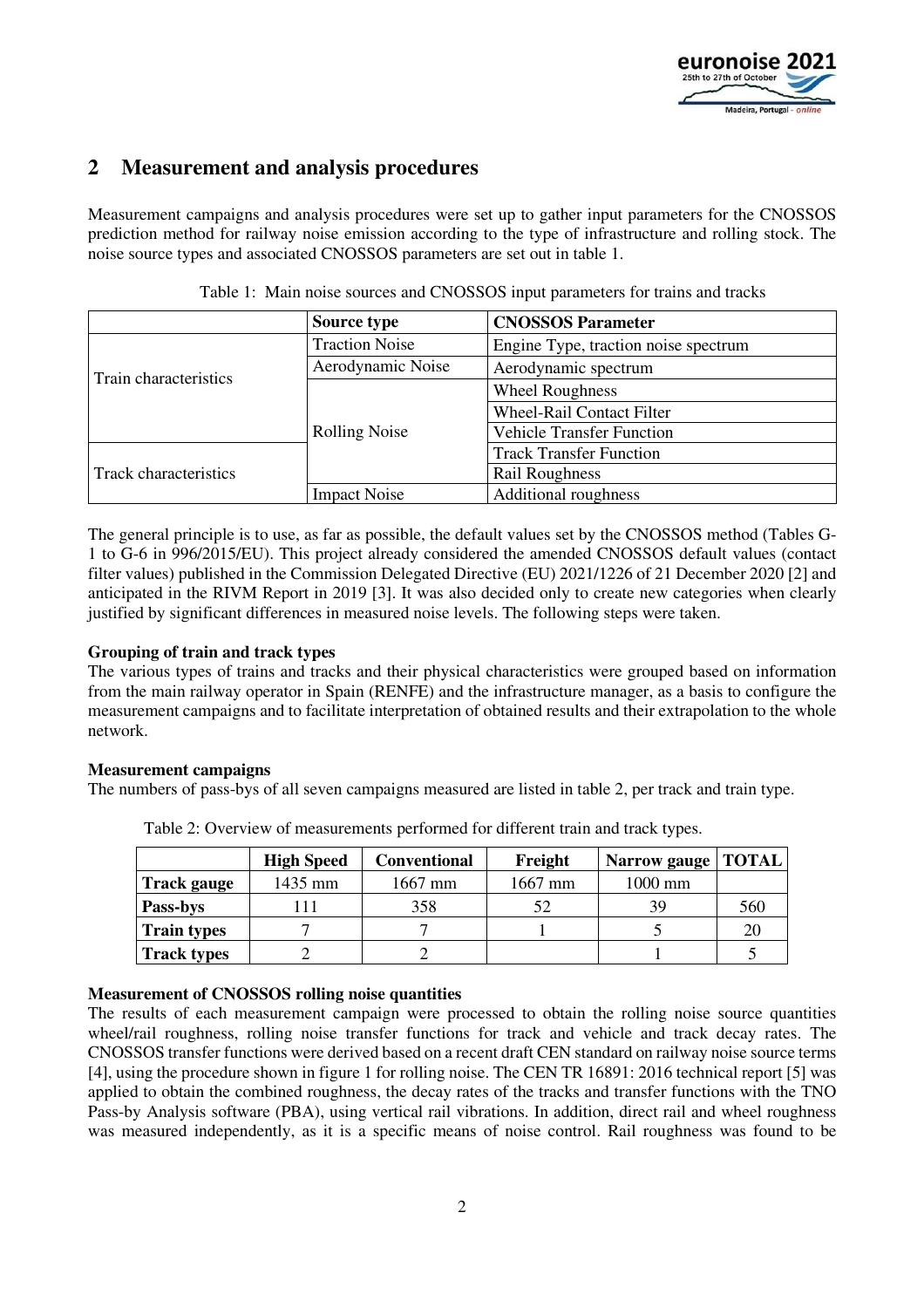

sufficiently low at all sites. Where not covered by the above, the EN ISO 3095: 2013 standard [6] was applicable.

The results were grouped according to the type of train and/or track, so that the values of each parameter are obtained, which according to the measurements, would best represent the acoustic emission.



Figure 1: Analysis procedure to obtain sound power source terms for rolling noise, as given in the CEN draft standard for railway noise source terms. Pass-by sound pressure p(t) and rail vibration a(t) are used to drive track decay rates (TDR), combined effective roughness  $L_R$  and transfer functions  $L_{HpR}$ . CNOSSOS transfer functions are then obtained from the site-specific transfer functions  $L_{HpW} = L_p - L_W$ . A total sound power transfer function L<sub>HWR</sub> is then derived which is separated into a track and vehicle part.

#### **Comparison and selection of CNOSSOS parameter values**

The measured parameter values were compared with the default CNOSSOS transfer function and roughness spectra, selecting the most appropriate values (new or selected default ones) in each case. Also, a sensitivity analysis was performed to compare pass-by spectra applying default CNOSSOS values or measured parameter values.

#### **Comparison of calculation and measurement**

The results of CNOSSOS calculations of pass-by noise levels at 7.5 m were compared with measured levels,  $L_{pAeq,tp}$  in each campaign, applying the preselected options for each parameter (Table 1). The pass-bys were chosen to correctly represent the emission covering the widest range of operational train speeds possible. In this comparison, both the infrastructure and rolling stock parameters were taken into account. Subsequently, a final decision on input parameters was made considering differences between calculated and measured overall noise levels and spectra, being as close as possible to the actual characteristics of each type of train and/or infrastructure.

#### **Other sources**

The contribution of traction noise and aerodynamic noise were also included in the analysis. The effect of impact noise was analyzed in a specific way and for this purpose, two measurement campaigns were performed. These analyses are not discussed in this paper.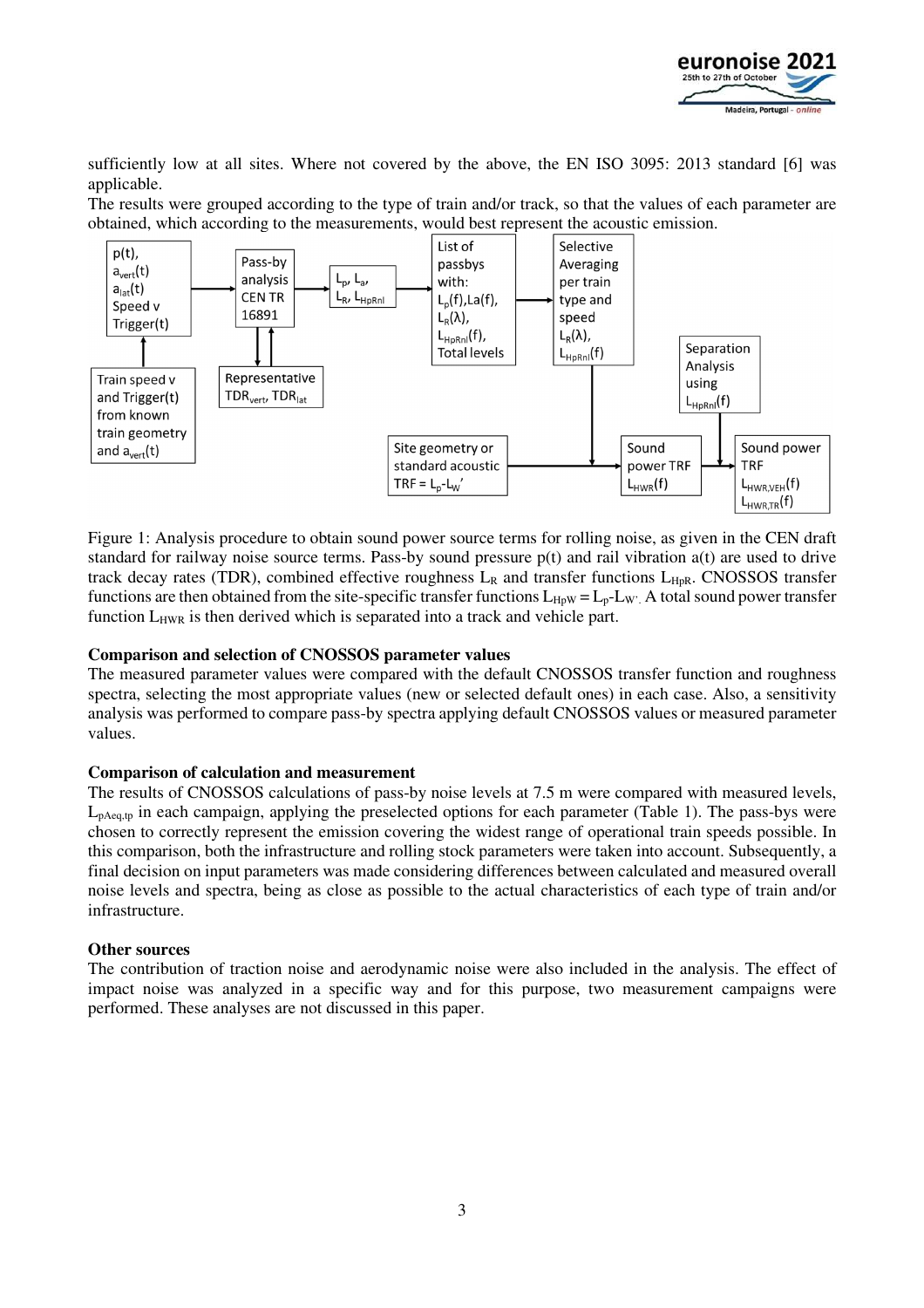

# **3 Measurement configurations and sound power analysis**

### **3.1 Microphone measurement configurations**

The microphone measurement configurations were selected based on the site accessibility and geometry, following the preferences from the CEN draft standard for source term measurement. This recommends EN ISO 3095 positions, but also states preference for the high microphone (3.5m height) and over-ballast measurement (see fig 2a/b and 3). Most of the sites selected had two tracks with service trains in operation. Both heights of 1.2 m and 3.5 m above rail surface at 7.5m distance from the track centreline were used, to allow for potential propagation differences. Only the near track was measured at single tracks (fig 4) and at high speed lines, due to the perimeter fences, which are often at 8 m distance or more from the track.





Figure 2-a. Over-ballast propagation, using standard ISO positions.

Figure 2-b. Near track and over-ballast propagation, using standard ISO positions.



Figure 3: Measurement and site geometry for conventional line at Galapagar (as in fig 2a)



Figure 4: Measurement and site geometry for single track conventional line at El Tejar. Near Track as in fig 2b mT2lo and mT2hi.

#### **3.2 Apparent sound power from sound pressure**

Railway noise source terms are often 'apparent' sound power level per metre  $L<sub>W</sub>$ ', i.e. the sound power derived from the specific microphone positions. The apparent sound power level is obtained from backward propagation, including the direct sound path (free field), the reflected path and diffraction over the ballast. This depends on the specific site and track geometry such as shown in figs 3 and 4. Also, the lateral and vertical source directivities are included specific to the calculation model, in this case CNOSSOS.

A site-specific transfer function for excess attenuation  $L_{H\nu W}$  can be calculated using a model or taken from tabulated values such as developed in the draft CEN Source terms standard. It is defined as

$$
L_{\text{HpW}} = L_{\text{peq,tp}} - L_{\text{W}}\tag{1}
$$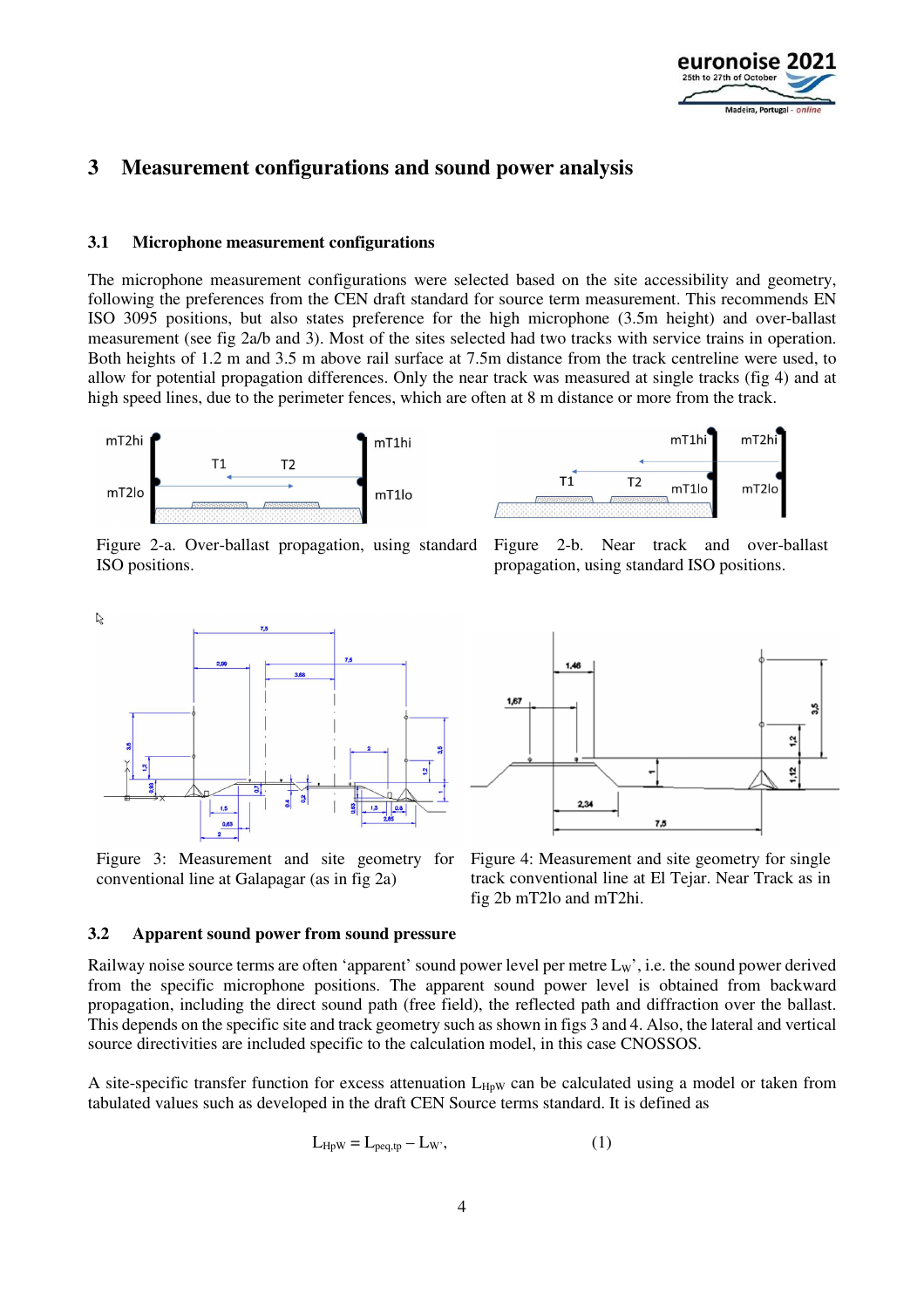

where  $L_{\text{peq,tp}}$  is the pass-by sound pressure level as in EN ISO 3095, and  $L_{W'}$  is the apparent sound power level per metre of the source considered.

Here the transfer function  $L_{H\nu W}$  was calculated following the guidelines in the CEN Source terms draft standard. Some examples are shown in figures 5-a to 5-d. The general trend is a slightly rising line for the free field condition, which is due to the vertical directivity included in the CNOSSOS model. But for most situations, also reflection and diffraction effects appear, as seen in the graphs. These show a higher level at low frequencies, followed by several reflection dips. Also, the number and positioning of sources can affect the results.





Figure 5-a: Transfer function  $L_{HpW}$  over the ground (Excess attenuation) for high microphone positions

Figure 5-b: Transfer function  $L_{HpW}$  over the ground (Excess attenuation) for low microphone positions

These are 7 transfer functions of the microphone locations where sound propagates over the ground from the nearest track. (Terrer site Conventional Line T1, Terrer site High Speed Line T3 and 4, Ciudad Real site High Speed Line T1 and 2, Tejar site Conventional Line T1, Pinto site Conventional Line T1).



Figure 5-c: Transfer function  $L_{HpW}$  over the track (Excess attenuation) for high microphone positions

Figure 5-d: Transfer function  $L_{HpW}$  over the track (Excess attenuation) for low microphone positions

As the uncertainty in this type of function may be significant, depending on the real site geometry and modelled geometry, it is preferable to apply a moderate value if possible, by position selection or by averaging (the draft CEN Source terms standard provides an average over several site geometries).

The preference for the high position and over-ballast measurement seems to be somewhat supported by the smaller spread in transfer functions in figs 5-a and c, and fig 5-c compared with figs 5-a.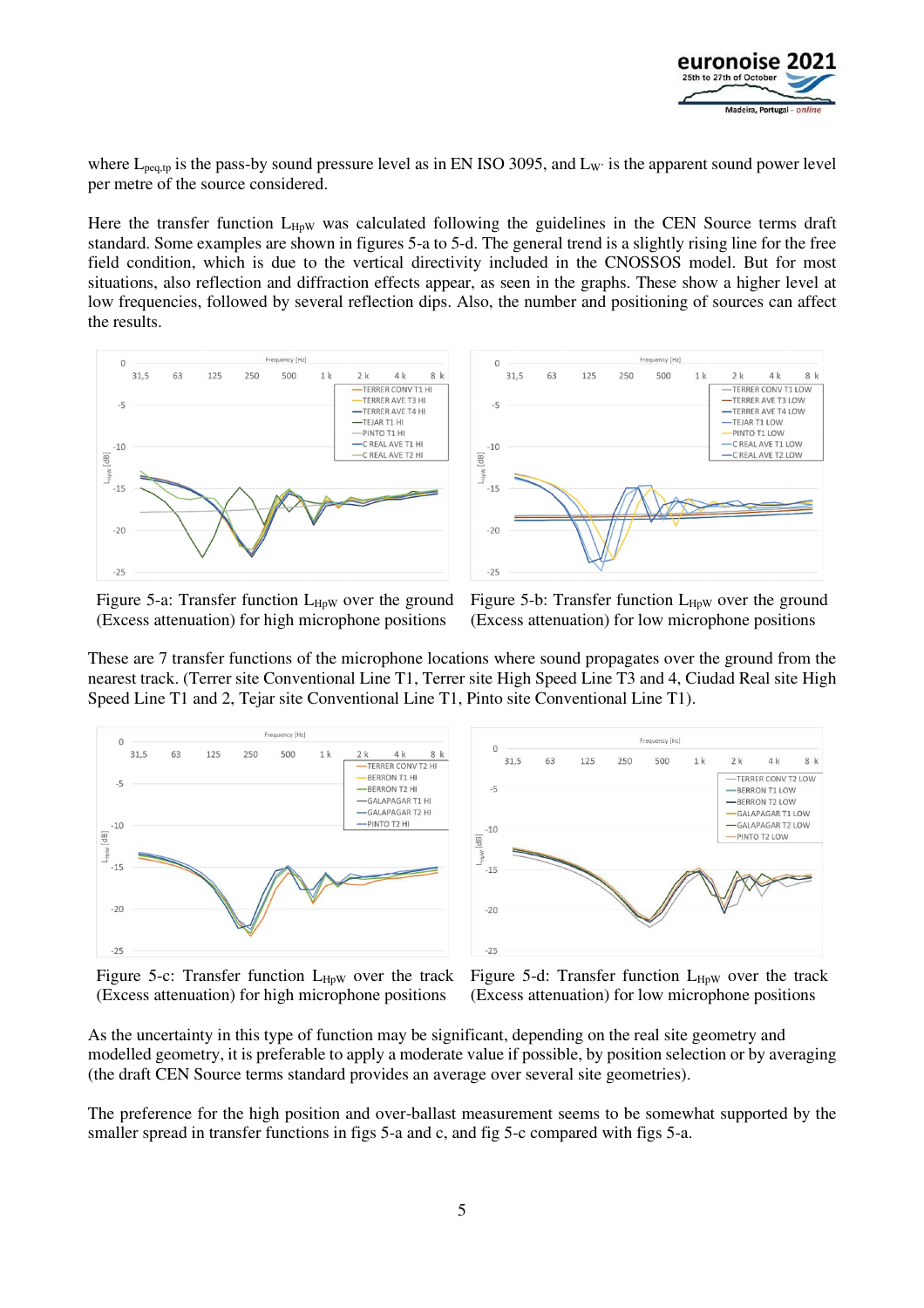

The draft CEN standard gives preference to the over-ballast measurement and to the high microphone, but at most sites the difference between the low and the high microphone was found to be relatively moderate, as shown for example in figure 6. The difference between the near  $(7.5 \text{ m})$  and far  $(11.2 \text{ m})$  microphones was also found to be relatively small as shown in the example in figure 7.



Figure 6. Difference between high and low microphone for several pass-bys on one track at Pinto site



Figure 7: average difference between over track and near track microphones for high and low positions, and calculated with 10 lg d distance free field correction. Series of pass-bys on track 2 at Pinto site.

# **4 Track characterization**

CNOSSOS calculations have five input parameters to calculate railway rolling noise, two referred to the track (roughness and transfer function) and three to the vehicle (roughness, contact filter and transfer function). Firstly, decisions on track input parameters were adopted to enable later analysis of the vehicle parameters.

Considering the information provided by the infrastructure manager on track gauge, ballast platform, sleeper type, railpad, fastener, vertical static stiffness, 8 acoustic track classes were proposed, most of which were included in the measurement campaigns: two for high speed lines, two for conventional lines with concrete mono-block sleepers, one for conventional lines with concrete biblock sleepers, one for narrow gauge network with concrete monoblock sleepers, track with wooden sleepers and lastly, slab track.

The analysis performed for one of the monoblock track classes is shown below, as an example of how the procedure presented in section 2, was applied.

### **4.1 Monoblock track**

The description of the track provided by ADIF as infrastructure manager is the following: track gauge of 1667 mm, on mono-block sleepers, with a static stiffness declared of 100 MN/m, being higher than the other class in conventional lines with static stiffness of 85 MN/m.

Two measurement campaigns were devoted to the characterization of this track type at the site of Tejar (54 pass-bys) and Galapagar (118 pass-bys). At both sites four train types were measured (types 446, 450, 465 and freight trains) at speeds between 50 and 100 km/h. Additionally to those at Galapagar, two regional trains were measured (types 449 and 599).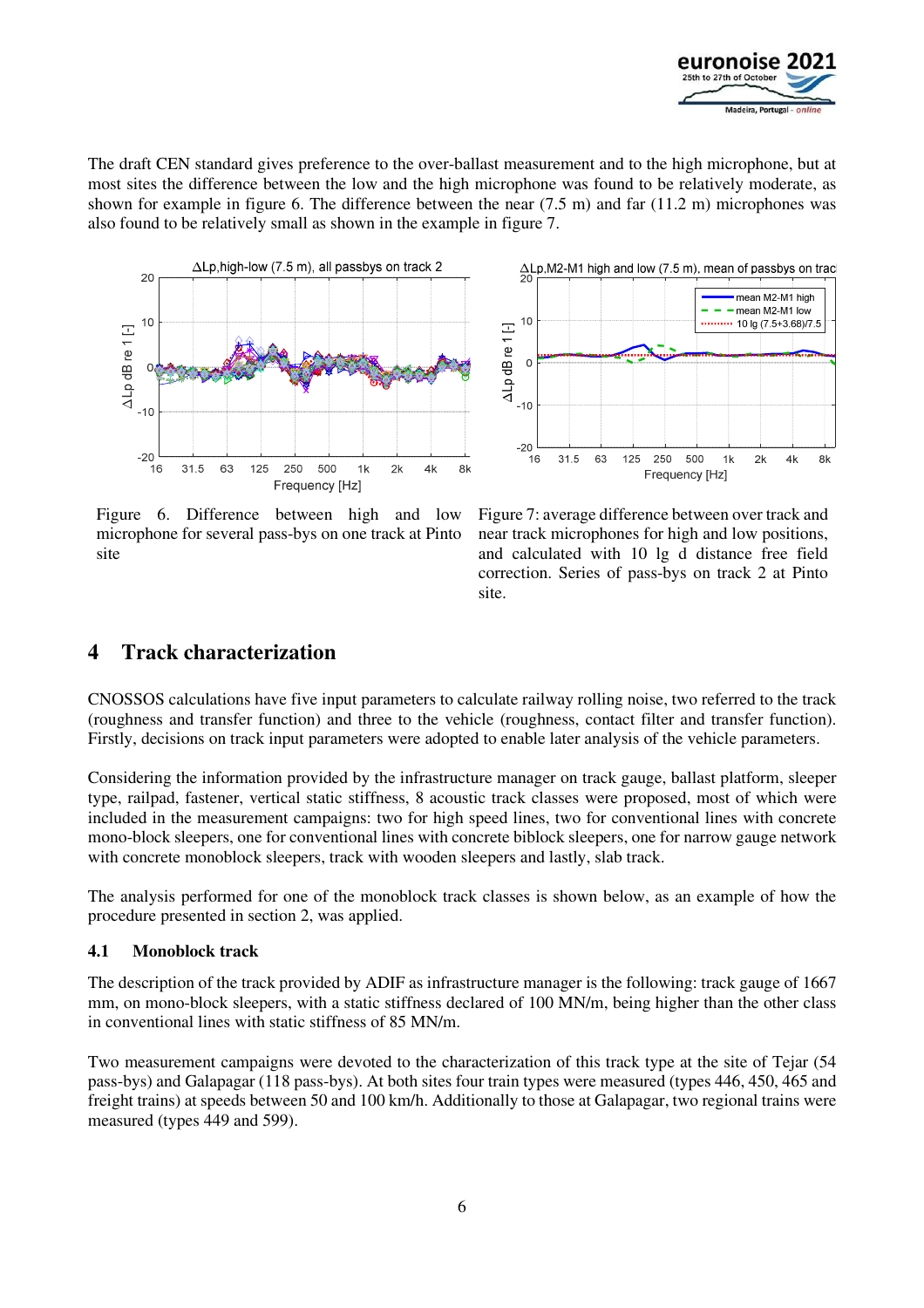

### **4.1.1 Track decay rates**

Track decay rates are not actually input data for CNOSSOS but help to characterise the track and understand the transfer functions. A low track decay rate usually points towards lower dynamic stiffness and higher track transfer function. Analysis with PBA allows to determine track decay rates following CEN TR 16891:2016 (CEN Technical Report on Measurement method for combined roughness, track decay rates and transfer functions). The vertical track decay rates derived for the Galapagar and Tejar sites are presented in figure 8. The spectrum falls below 4 dB/m at 800 Hz potentially indicating a soft support for monoblock sleepers.



Figure 8: Spectrum of vertical track decay rates in [dB/m] in third octave bands for the Galapagar and Tejar sites, derived from pass-by rail acceleration time signals.

## **4.1.2 CNOSSOS track transfer function LHWR,TR**

The Pass-by Analysis (PBA) applied to the measurements produces total transfer functions L<sub>HpR,nl</sub> (from combined roughness to total sound pressure). A further conversion is made to obtain CNOSSOS total transfer functions  $L_{HWR,n}$  in third octave bands from the PBA transfer function  $L_{HpR,nl}$ , and the excess attenuation function  $L_{\text{How}}$  (see formula (1)) following

$$
L_{HWR,n} = L_{HpR,nl} - L_{HpW}
$$
 (2)

Considering their spectrum range dominated by the track contribution (from 200 to 2KHz) the track transfer functions L<sub>HWR,TR</sub> were derived per train type and site (examples in fig 9-a and 9-b).

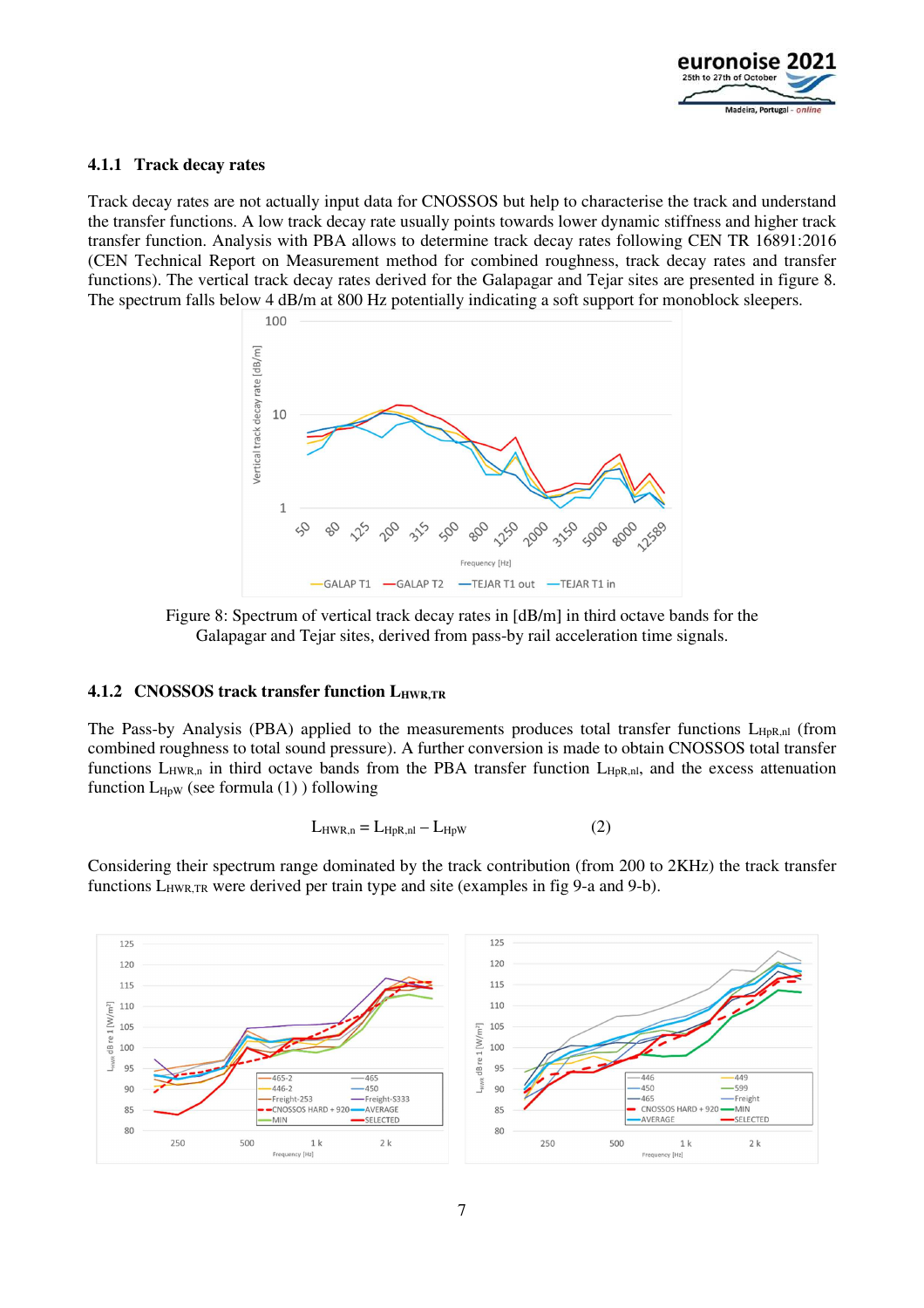

Figure 9-a. Total Transfer Function  $(L_{HWR})$  at the Tejar site per train type, compared to CNOSSOS input data for hard monoblock track (red dashed line)

Figure 9-b. Total Transfer Function  $(L_{HWR})$  at the Galapagar site per train type, compared to CNOSSOS input data for hard monobloc track (red dashed line)

The process to aggregate these transfer functions into one per site differs per frequency range. The transfer function must be dominated by rolling noise. However, it is known that below 500 Hz, it can be influenced by sources (traction/auxiliary), other than rolling noise. Expert criteria are needed to make this analysis and different procedures are applied per site to select the best spectrum that represent the track transfer function (red line in figures 9-a and 9-b): either to select the minimum LH per train type in the low to medium frequency range, or to select the transfer functions derived for the train types with higher roughness, being ones that create higher rolling excitation of the track.

For the **Tejar site** below 630 Hz, minimum values of the average L<sub>HWR</sub> per train type were selected (green line in figures 9-a and 9-b) to represent the track part L<sub>HWR,TR</sub>. Minimum values correspond to train types with higher roughness (type 450 and freight trains). On the other hand, the upper part of the spectrum of the selected  $L_{HWR}$  is the average (blue line in figure 9-a and 9-b). The selected  $L_{HWR}$  compares reasonably well with the CNOSSOS default input spectrum for hard monoblock track. Higher deviations are 3 dB at 500 Hz (selected L<sub>HWR</sub> higher than CNOSSOS value) and the opposite at 1.25 KHz.





Figure 10. Average Total Transfer Function  $(L_{HWR})$ of both sites, compared to CNOSSOS input data for Total L<sub>HWR</sub> for hard monoblock track and wheel diameter 920 mm (black dashed line).

Figure 11. Comparison of calculated L<sub>WAeq,tp</sub> spectra based on average measured Transfer Functions  $L_{HWR}$ and on CNOSSOS default data for hard monoblock track.

For the **Galapagar site** below 630 Hz, again minimum values of the average L<sub>HWR</sub> per train type were selected, which corresponds to train type 446. Above 630 Hz, L<sub>HWR</sub> values for freight trains were selected. The CNOSSOS default input spectrum for hard monoblock track seems representative for the track. Deviations are seen at 800 and 1.6 KHz, with L<sub>HWR</sub> higher than CNOSSOS default values.

Total Transfer Functions selected per site were averaged over available pass-bys. The result in figure 10 shows how close it is to CNOSSOS default values. The main deviation is at 500 Hz where CNOSSOS is still lower, due to the differences found at the Tejar site.

As track input data for CNOSSOS contributes to the acoustic emission of several types of trains, a sensitivity analysis was carried out to quantify the effect of this decision in the overall sound power levels. CNOSSOS algorithms were applied to calculate rolling emission with the average measured LH (solid line in figure 11) and with the spectrum based on CNOSSOS defaults for monoblock hard track (dashed line). For this analysis vehicle input data were fixed to disc wheel roughness, contact filter for wheel load of 25kN and diameter of 920 mm. The amended CNOSSOS Track-Wheel Contact Filter default value was applied [2].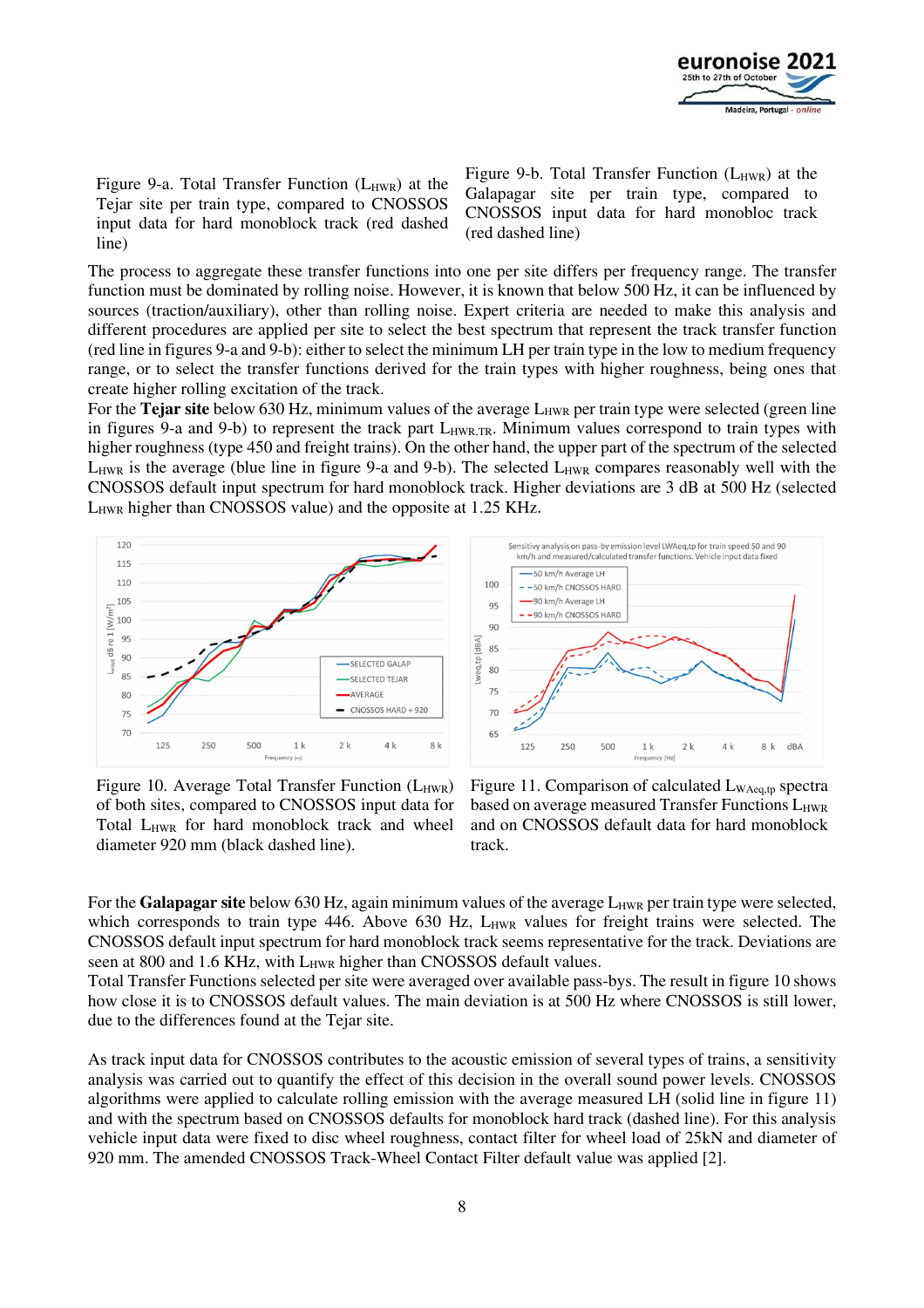

The effect on global emission levels of using the CNOSSOS default input instead of the calculated LH and select data is below 0,5 dB; although spectra show differences up to 2dB at 500 Hz or -3 dB at 1KHz. It can be noted that the shape of the spectrum at 500 Hz is well predicted with CNOSSOS default values.

### **4.1.3 Comparison with noise level measurements**

The final step to validate the proposal of the CNOSSOS input parameters was to compare pass-by noise pressure levels at 7.5 m, measured according to ISO 3095 configuration. Here, two pass-bys of a type465 train are presented as an example in table 3 and figure 12.

Table 3: Description of two pass-bys of type 465 train selected for the validation at Tejar and Galapagar sites and results of the comparison between measured and calculated values.

| <b>Running speed</b>                  | 75 km/h                    | $94 \text{ km/h}$ |  |  |  |
|---------------------------------------|----------------------------|-------------------|--|--|--|
| Campaign                              | Tejar                      | Galapagar         |  |  |  |
| <b>Track type</b>                     | Mono-bloc on hard rail pad |                   |  |  |  |
| <b>Measured level (dBA)</b>           | 74,0                       | 77,5              |  |  |  |
| <b>Calculated Level CNOSSOS (dBA)</b> | 76,0                       | 78,3              |  |  |  |
| <b>Difference</b>                     | $-1.9$                     | $-0.9$            |  |  |  |



Figure 12-a. Comparison of A-weighted pass-by sound levels, measured (grey line) and calculated (orange line) at 75 km/h, Tejar site.

| Frequency       | 63   | 125    | 250  | 500  | K    |      |        | 8 K  |
|-----------------|------|--------|------|------|------|------|--------|------|
| <b>MEASURED</b> |      | 54,0   | 63.4 | 67   | 68.9 | 68.8 | 63.2   | 52.3 |
| <b>CNOSSOS</b>  | 48,7 | 57.8   | 63.0 | 72,6 | 67,5 | 67,3 | 67.0   | 63.7 |
| DIFF            |      | $-3.8$ | 0.4  | -5.4 |      | л.   | $-3.8$ |      |

| 80                       |  |  |  |  | Ӿ |
|--------------------------|--|--|--|--|---|
| 75                       |  |  |  |  |   |
| 70                       |  |  |  |  |   |
|                          |  |  |  |  |   |
| LpAeq,TP [dBA]<br>S<br>S |  |  |  |  |   |
| 55                       |  |  |  |  |   |
| 50                       |  |  |  |  |   |
| 45                       |  |  |  |  |   |

Figure 12-b. Comparison of A-weighted passby sound levels, measured (grey line) and calculated (orange line) at 94 km/h, Galapagar site.

| Frequency       | 63   | 125    | 250    | 500    | 1K   | 2K   | 4 K    | 8 K    |
|-----------------|------|--------|--------|--------|------|------|--------|--------|
| <b>MEASURED</b> | 46.2 | 54,5   | 66.9   | 71,4   | 73,0 | 70,8 | 66.4   | 56.6   |
| <b>CNOSSOS</b>  | 45.9 | 57,0   | 68.7   | 74.0   | 72.3 | 68.9 | 68.6   | 64.3   |
| <b>DIFF</b>     | 0.3  | $-2,5$ | $-1,8$ | $-2,7$ | 0.7  | 1.9  | $-2.2$ | $-7.7$ |

Calculated pass-by sound levels fall within  $\pm 2$  dB of measured levels. This range was defined as acceptable in the quality criteria for CNOSSOS immission levels. In addition, calculated results generally are higher than measured, which suggests CNOSSOS does not underestimate acoustic impact. In octave bands, larger differences of 3-5 dB are seen in the 125 Hz, 500 Hz and 4 kHz for the Tejar site, but only up to 3 dB at 500 Hz for the Galapagar site.

ADIF track experts assessed the tracks at the Tejar and Galapagar sites as having hard railpads, being representative of the oldest railway network.